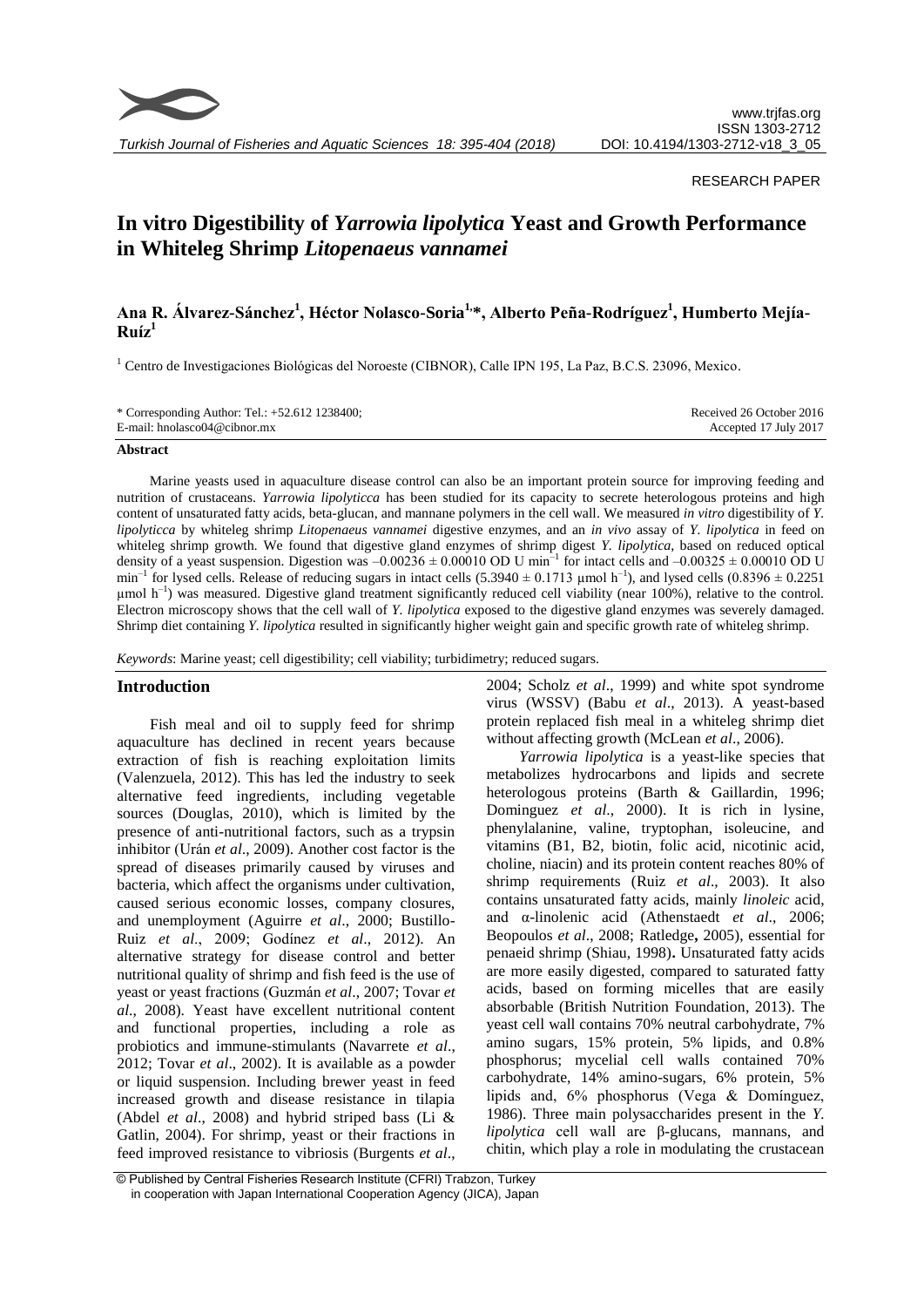immune response (Chang *et al*., 2003; Dobrescu, 2002). *Y. lipolytica* also acts as a prebiotic because the glucans and mannans stimulate the shrimp immunological system through the reticuloendothelial system (Vega & Domínguez, 1986; Vetvicka *et al*., 2013). In general, yeast β-glucan is a modulator of immunological response at the cellular and humoral (antibody-mediated) level (Raa, 2015).

The nutritional benefits that *Y. lipolytica* can bring in the nutrition of shrimp is largely unknown because we do not know if the digestive enzymes in shrimp are able to degrade the cell wall of *Y. lipolytica* and act as a probiotic food source in aquaculture. This study determined whether the digestive enzymes of *L. vannamei* degrade the cell wall of *Y. lipolytica* and how its use as a supplement or basic feed affects shrimp growth. To our knowledge, this is a novel use, allowing us to determine whether *Y. lipolytica* should be considered an additive in balanced shrimp diets.

#### **Materials and Methods**

#### **Enzymatic Extracts from Shrimp Digestive Tract**

We randomly obtained 66 juvenile whiteleg shrimp (*Litopenaeus vannamei*) from a local farm pond at intermolt stage with average weight of  $5.6 \pm$ 1.2 g and length of  $6.3 \pm 0.64$  cm. The shrimp were apparently healthy, with hard, turgid bodies. Their appendices were intact, and without stains or injuries to the exoskeleton. Dissections were made in their digestive tract, separating stomach, digestive gland, and anterior, middle, and posterior intestine. The tissues of each segment were weighed and separately homogenized with cold distilled water (0  $^{\circ}$ C) in a v/w proportion of three mL water  $g^{-1}$  fresh tissue. Raw extracts were centrifuged at 15,294 *g* for 10 min at 4 °C. The lipid fraction was removed and the supernatant was recovered and stored at  $-20$  °C, for later analysis of protein and digestive enzyme activity. Enzymes were also used in the digestibility study.

#### **Yeast Cultivation and Cell Recovery**

The marine yeast *Yarrowia lipolytica* (Y1BCS033), isolated and characterized at CIBNOR, was used in the digestibility study after 16 h growth in YPD liquid medium at 28 °C and stirred at 200 rpm (Barth & Gaillardin, 1996). Cells were recovered by centrifugation at 15, 300 *g* for 10 min at 4  $\degree$ C (5810R, Eppendorf, Hamburg, Germany). The cells were washed three times with sterile 0.9% saline water and then resuspended in sterile saline water. The cell suspension optical density (630 nm) was adjusted to 1.75 units, and kept at 4 °C. The cell suspension was used for further experiments on cell digestibility and viability.

#### **Yeast Cell Disruption**

Washed yeast cells (3 mL) were lysed (Hoffman & Winston 1987) by a cell disrupter containing 3 g glass beads of three sizes (0.1 mm, 1.0 mm, and 3.5 mm; 1 g each), and 200 µL of lysis buffer (1% SDS, 100 mM NaCl, 10 mM Tris-HCl at pH 8.0 and 1 mM EDTA) for six periods of 30 s, interspersed by an ice water bath lasting 30 s. The cell fractions were recovered by centrifugation for 1 h at 15, 300 *g* at 4 °C. The pellets were washed three times with 500 mL 0.9% sterile saline water. Lysed cells were resuspended in sterile saline water at optical density of 1.75 units at 630 nm, kept at 4 °C, and the lysate stored at –20 °C for futures experiments.

## *Yarrowia lipolytica* **Cell Digestibility by Shrimp Enzymes (Optical Density Method)**

In a 96-well plate, the reaction mixture, composed of 50 µL Tris-HCl buffer (100 mM at pH 8.0), 100  $\mu$ L intact cell suspension, and 25  $\mu$ L shrimp enzymatic reagent (stomach, digestive gland, anterior intestine, middle intestine, or posterior intestine). The decrease in optical density at 630 nm was recorded every minute for the first 20 min, and then every 5 minutes to complete a one-hour digestibility assay. Additionally, four control treatments were performed: (1) Reaction mixture without shrimp enzyme reagent, (2) Reaction mixture without cell suspension, and (3) Reaction mixture with inactivated shrimp enzyme reagent. The same experiment was done replacing intact cells by lysed cells. In all treatments, the final volume of reaction mixture was 175 uL and optical density at 630 nm close to 1.0 unit at time zero. The results were adjusted by subtracting the decrease of optical density (OD) in control 1 (without the enzymatic agent), and expressed as units of decreased  $OD \text{ min}^{-1}$ .

The shrimp degrading activity on yeast cells (DAYC) was calculated for each digestive tract section. One unit of DAYC was considered as the enzyme required to decrease OD in 0.0001 Abs units at 630 nm min–1 . Total activity was calculated and expressed as percent of activity within each digestive tract section.

## *Yarrowia lipolytica* **Cell Digestibility by Shrimp Enzymes (Released Reduced Sugars Method)**

Released reduced sugars from shrimp enzymatic hydrolysis of *Y. lipolytica* cells was measured (Vega *et al*., 1993) and modified as follows: In test tubes, 250 µL Tris-HCl buffer (pH 8.0, 50 mM), 100 µL reaction mixture substrate (containing intact or lysed cells), 25 µL shrimp enzyme reagent (stomach, digestive gland, anterior intestine, middle intestine, or posterior intestine) were added. The mixture was hand-shaken, and the tubes, laid at 30°, were incubated and stirred at 120 rpm at 25 °C (room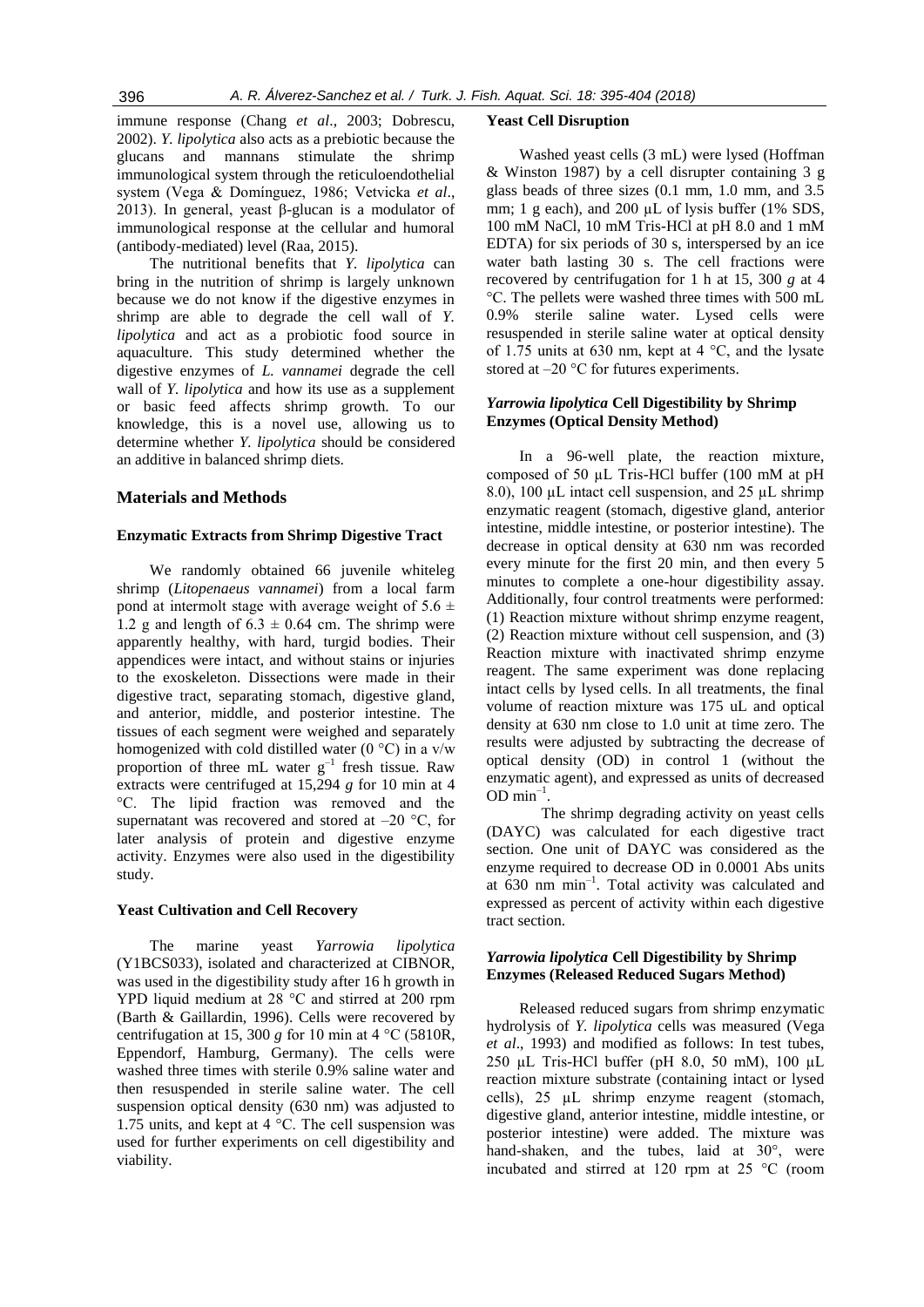temperature) for 4 h. The reaction was stopped by adding 200 µL 2N sodium carbonate and 1.5 mL DNS reagent. The reaction mixture was vortex-shaken and incubated at 95.5 °C in a water bath for 15 min. Then, 7.3 mL distilled water was added and absorbance was spectrophotometrically measured at 550 nm (#6505 UV/VIS, Jenway, Bibby Scientific, Stone, Staffordshire, UK). The blanks were treated in the same manner, adding enzyme reagent after the reaction was stopped by 2N sodium carbonate and DNS reagents. Glucose (G5767, Sigma-Aldrich) was used as the standard. The results were adjusted, subtracting the released reducing sugars by control 1 (without the enzymatic agent) and expressed as µmol of released reducing sugar hour $^{-1}$ .

The reducing shrimp sugar releasing activity on yeast cells (RSRYC) was calculated for each digestive tract section. One unit of RSRYC was considered as the enzyme required to release 0.1 µmol of reducing sugars from yeast cells hour<sup>-1</sup>. Total activity was calculated and expressed as percent activity within each shrimp digestive tract section.

## **Effect of Shrimp Enzymatic Treatment on**  *Yarrowia lipolytica* **Viability**

The marine yeast *Y. lipolytica* cell suspension (YCS; 500  $\mu$ L) was used as the substrate with 500  $\mu$ L of shrimp enzymatic reagent (stomach, digestive gland, anterior intestine, middle intestine, or posterior intestine), The reagent had been sterilized by filtration (sterile Corning RC filters, 0.2 µm pore). The reaction mixture was incubated in test tubes resting at a 30° angle at room temperature for 4 h. After incubation, decimal dilutions were performed  $(1 \times 10^{-1}$  to  $1 \times 10^{-1}$ <sup>5</sup>), starting with 100 μL reaction mixture and 900 μL sterile 0.9% saline solution. From each dilution, 100 μL was spread on Petri dishes containing YPD solid medium, then incubated at 28 °C for 24 h. Counts (CFU) were made, considering colony morphology of the *Y. lipolytica* strain and selecting dilution with 25– 250 CFU for counting and transforming the results to log UFC mL–1 (Swanson *et al*., 2001; Camacho *et al*., 2009). Each treatment was performed in triplicate, including control treatments under the same experimental conditions, but using 500 µL sterile saline solution, rather than an enzyme reagent.

## **Analysis of** *Yarrowia Lipolytica* **Cells with Electron Microscopy**

YCS (500  $\mu$ L) was placed in a test tube with 500 µL enzyme reagent from the stomach, digestive gland, anterior intestine, middle intestine, or posterior intestine. The reaction mixture was incubated in tubes resting at a 30° angle for 4 h at room temperature and rotated at 120 rpm. Samples (100 uL) were taken at 0. 0.5,1, 2, 3, and 4 h; 50 µL fixative solution (2.5% glutaraldehyde) was added and let stand for 40 min at room temperature. *Y. lipolytica* cells were recovered

by centrifugation at 15,300  $g$  for 10 min at 4  $^{\circ}$ C, and washed three times with 50 mL 0.9% saline solution. As described by Linares (2007), the washed cells were treated with 100  $\mu$ L osmium tetroxide (OsO<sub>4</sub>) buffer (201030**,** Sigma-Aldrich) for 48 h at room temperature. Then, three washes with 50 mL 0.9% saline solution by centrifugation (15,300 *g* for 10 min at 4 °C). The cell pellets were subsequently immersed in 100  $\mu$ L alcohol at gradients of 20–100% (v/v) at intervals of 30 min. On a sample holder on a microscope slide with double-sided tape, 10 µL of the alcohol-dehydrated yeast sample was placed and dried for 48 h on a heating plate. A gold coating was applied for 35 sec at 40 mA (Desk.11, Denton Vacuum, Moorestown, NJ) and the yeast cells were observed under an electron microscope (S-3000N, Hitachi High Technologies, Tokyo, Japan). Control treatments where prepared under the same experimental conditions, but with 0.9% saline solution instead of an enzyme reagent.

#### **Feeding Trial with** *Yarrowia lipolytica* **Cells**

One commercial diet was formulated (Akiyama *et al*., 1991). The diet contained 36% crude protein and 8% lipids (Table 1). Ingredients were pulverized and sieved through a 250 μm mesh. The dry ingredients were mixed in a blender to obtain a homogeneous mixture before the oil-based ingredients were added. Water was added (~30% of the mix weight) and mixed to obtain a firm paste. The mixture was passed through 2 mm die in a meat grinder. The pellets were dried in a forced-air oven at 45 °C for 12 h. A trial diet was prepared by adding  $2\%$  (v/w) of the *Y. lipolytica* solution at a concentration of 8000 cells  $mL^{-1}$  to reach a final concentration of ~0.8 g *Y*.  $lipolytica$  cells  $100 \text{ g}^{-1}$  feed). Diet containing *Y*. *lipolytica* was prepared once a week and stored at 4 °C until feeding time. Proximate analysis of the reference diet was conducted according to AOAC (2005) methods, and gross energy was measured with an adiabatic calorimeter. The feeding trial was conducted for 30 days. The reference and *Y. lipolytica* diets were tested in triplicate in tanks containing 40 L filtered seawater and 10 juvenile shrimp (initial weight  $0.95 \pm 0.11$  g per tank. The feed ration for both treatments was served *ad libitum*, with a daily adjustment based on consumption. Water exchange (70%) was performed daily. Water temperature (28  $\pm$ 0.9 °C) was monitored daily. pH (7.9  $\pm$  0.1), NH<sub>3</sub>  $NH_4^+$  (<0.5 mg L<sup>-1</sup>), NO<sub>2</sub> (<0.25 mg L<sup>-1</sup>), and NO<sub>3</sub>  $(mg L^{-1})$  was monitored weekly. At day 30 of the feeding trials, feed consumption (FC), final weight (FW), weight gain (WG), specific growth rate (SGR), feed conversion ratio (FCR), and survival were recorded.

#### **Statistical Analysis**

We used one-way ANOVA to analyze the data.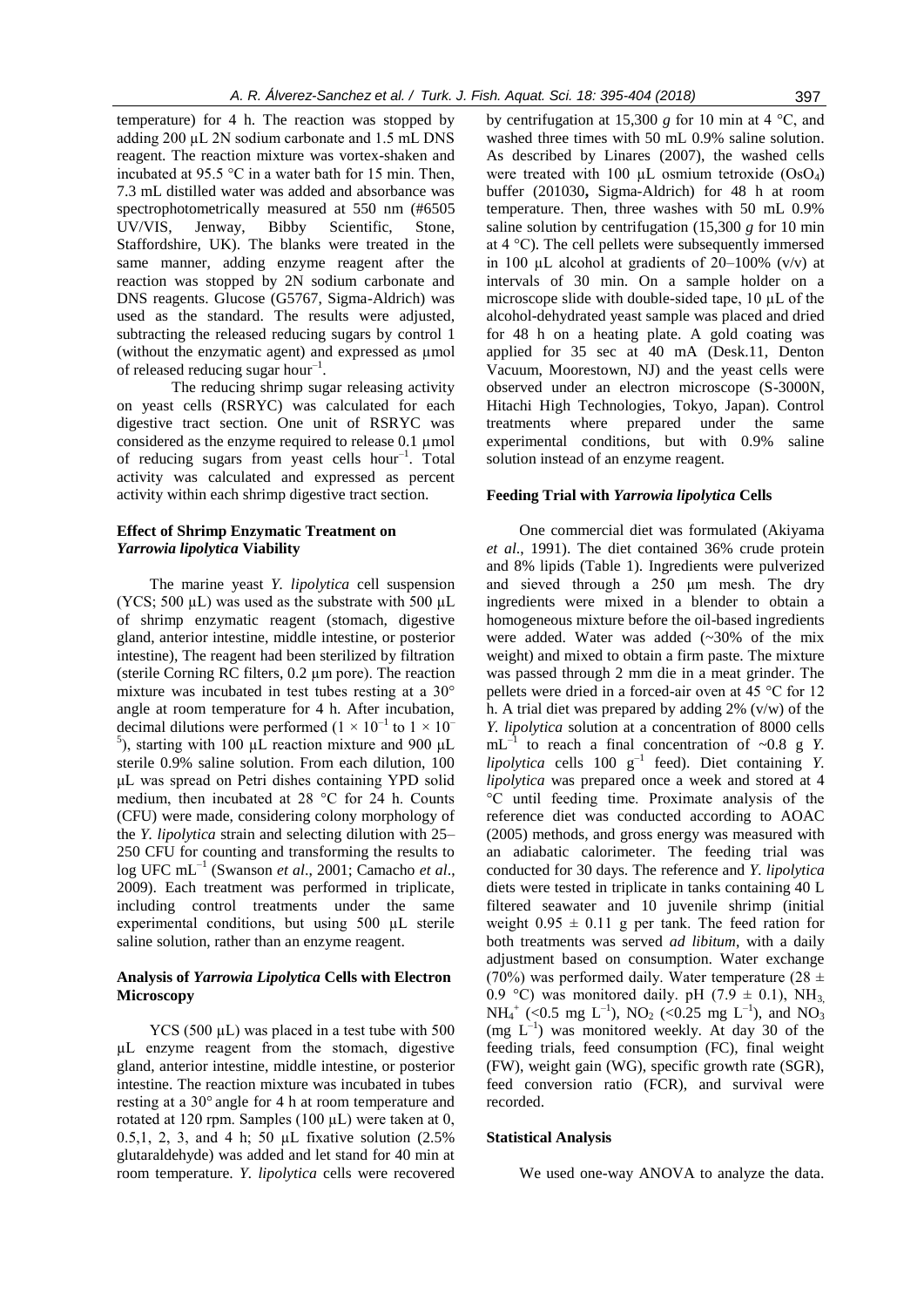**Table 1.** Reference diet formula and proximate composition

| Reference diet $(g \, kg^{-1})$ |                                                                                                                                                  |
|---------------------------------|--------------------------------------------------------------------------------------------------------------------------------------------------|
| 240                             |                                                                                                                                                  |
| 240                             |                                                                                                                                                  |
| 391                             |                                                                                                                                                  |
| 20                              |                                                                                                                                                  |
| 24                              |                                                                                                                                                  |
| 40.8                            |                                                                                                                                                  |
| 18                              |                                                                                                                                                  |
| 5                               |                                                                                                                                                  |
|                                 |                                                                                                                                                  |
| 20                              |                                                                                                                                                  |
| 0.2                             |                                                                                                                                                  |
|                                 |                                                                                                                                                  |
| $9.8 \pm 0.08$                  |                                                                                                                                                  |
| $36.0 \pm 0.04$                 |                                                                                                                                                  |
| $8.2 \pm 0.18$                  |                                                                                                                                                  |
| $1.1 \pm 0.06$                  |                                                                                                                                                  |
| $7.1 \pm 0.03$                  |                                                                                                                                                  |
| 46.7                            |                                                                                                                                                  |
| 4557±4.5                        |                                                                                                                                                  |
|                                 |                                                                                                                                                  |
|                                 |                                                                                                                                                  |
|                                 | <sup>a</sup> Menhaden meal, Omega Protein Company, Luisiana, US.<br>Promotora industrial acuasistemas SA de CV (PIASA), Baja California Sur, MX. |

<sup>c</sup> Molino San Cristobal, Sonora, MX.

<sup>d</sup> Agro Insumos Basicos, SA de CV, MX.

Proteinas marinas y agropecuarias, SA de CV<sup>,</sup> Jalisco, MX.

f Suministros AZ, BCS, MX.

<sup>g</sup> Vitamins: Vit. A, (20,000 UI/g) 90 mg/kg; Vit. B1, 9 mg/kg; Vit. B2, 54 mg/kg; Vit. B5, 90 mg/kg; Vit. B6, 18 mg/kg; Vit. B12, 0.04 mg/kg; Vit. K3, 36 mg/kg; Vit. D3, (850,000 UI/g) 144 mg/kg; Vit. H, 1 mg/kg; folic acid, 3.24 mg/kg; Inositol, 90mg/kg. Sigma aldrich, Missouri, US.

<sup>h</sup> Minerals: CoCl<sub>2</sub>, 20 mg/kg; H<sub>2</sub>MnO<sub>5</sub>S, 3.3 g/kg; H<sub>14</sub>O<sub>11</sub>SZn, 66 g/kg; CuH<sub>10</sub>O<sub>9</sub>S, 1.3 g/kg; FeSO<sub>4</sub>, 20 g/kg; Na<sub>2</sub>SeO<sub>3</sub>, 50 mg/kg; KI, 330 mg/kg. Sigma aldrich, Missouri, US.

<sup>i</sup>Rovimix Stay C 35%, DSM, Heerlen, NL.

<sup>j</sup> Sigma aldrich, Missouri, US.

k ICN Biomedical Inc, Ohio, US.

Significant differences were set at P<0.05. Data were then analyzed by the Tukey multiple comparison test (95% confidence). Analysis was performed with Statistica 7.0 (Dell Statisca, Tulsa, OK).

## **Results**

#### **Optical Density Test of Digestibility of** *Y. lipolytica*

Optical density decreased in *Y. lipolytica* cell suspensions during exposure to shrimp digestive enzymes, with greater decline in lysed cells (Figure. 1B) than intact cells (Figure. 1A); the decreasing rate of optical density units (OD U) was  $-0.00236 \pm 1$ 0.00010 OD U min<sup>-1</sup> for intact cells and  $-0.00325 \pm 1$  $0.00010$  OD U min<sup>-1</sup> for lysed cells. The capability of digestive organs to reduce optical density from intact and lysed cells was: digestive gland > stomach > anterior intestine > middle intestine > posterior intestine. The DAYC was 685.0 U on intact cells and 933.9 U on lysed cells. The DAYC of stomach and digestive gland represented 96% the total (Figure 2).

## **Reducing Sugar Test of Digestibility of** *Y. lipolytica*

There was an increase in release of reducing sugars from the *Y. lipolytica* cell suspensions during exposure to digestive shrimp enzymes, more so in lysed cells (Figure. 3B) than in intact cells (Figure. 3A). The rate of release was  $0.8396 \pm 0.2257$  µmol h<sup>–</sup> 1 for intact cells and  $5.3941 \pm 0.1713$  µmol h<sup>-1</sup> for lysed cells. The capability of digestive organs to release reducing sugar from intact and lysed cells was: digestive gland > stomach > anterior intestine > middle intestine > posterior intestine. The RSRYC on yeast cell was 238.0 U for intact cells and 1546.1 U for lysed cells. The RSRYC of stomach and digestive gland, represent 96% the total U (Figure 4).

## **Cell Viability Test of Digestibility of** *Y. lipolytica*

Cell viability of *Y. lipolytica* was 7.3 log UFC  $mL^{-1}$  in the control treatments (yeast exposed to distilled water), 6.2 log UFC  $mL^{-1}$  (stomach), 1.9 log UFC  $mL^{-1}$  (digestive gland), and 6.7, 7.2, and 7.2 log  $UFC$   $mL^{-1}$  (anterior, middle, and posterior intestine, respectively). Cell viability was severely affected by exposure to shrimp digestive enzymes, especially by the digestive gland treatment (only  $0.38 \pm 0.02\%$ ) survival), compared with the controls. Ranking of capability to reduce cell viability was: digestive gland > stomach > anterior intestine > middle intestine > posterior intestine (Figure. 5).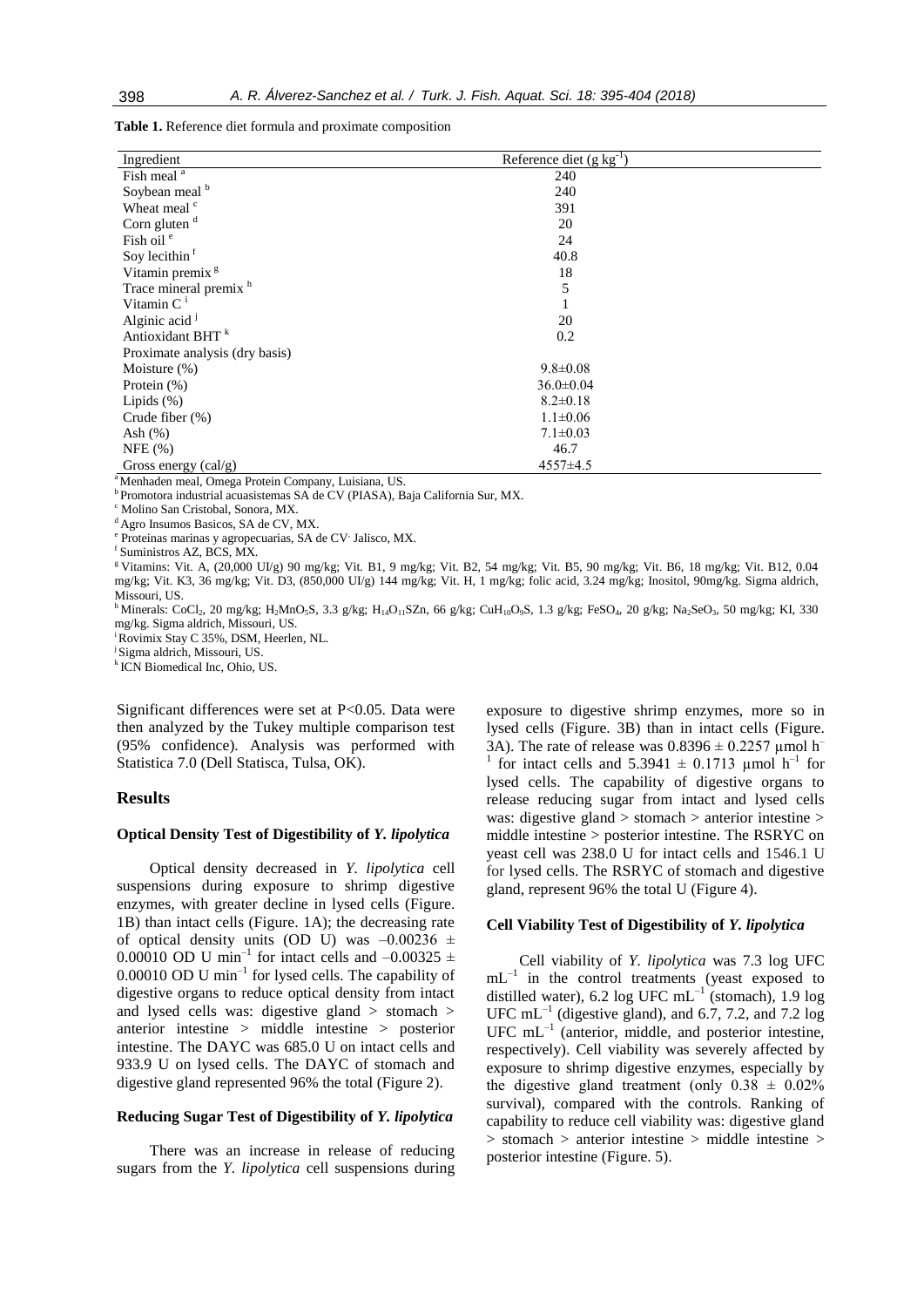

**Figure 1.** *In vitro* digestibility of *Y. lipolytica* by shrimp enzymes. The turbidimetric assay. A) Intact cell digestibility B) Lysed cell digestibility. Where: S) = stomach,  $(DG)$  = digestive gland,  $(AI)$  anterior intestine  $(MI)$  middle intestine, and (PI) posterior intestine.



**Figure 2.** Distribution of digestive activity (%) from *Y. lipolitica* yeast in digestive tract of *L. vanammei*. A) M. Mouth, S, Stomach, DG, Digestive gland, AI, Anterior intestine, MI, Middle intestine, PI, Posterior intestine B). Intact cells were the 100% = 21.73 C) Lyzed cells were the 100% = 141.97.



**Figure 3.** *In vitro* digestibility of *Y. lipolytica* by shrimp enzymes. Reducing sugar assay. A) Intact cell digestibility B) Lysed cell digestibility. Where: S) = stomach, (DG) = digestive gland, (AI) anterior intestine (MI) middle intestine, and (PI) posterior intestine.

#### **Electron Microscopy Analysis**

Electron microscopy analysis is shown in Figure. 6. For all treatments at time zero, *Y. lipolytica* cells had well defined structure and shape, without apparent cell wall damage. In the control treatment, at final time, cells were intact, with smooth cell walls and without apparent damage. Cells treated with stomach enzyme reagent at the end of treatment were damaged, resulting with cell fragments and extracellular material. At the end of digestive gland enzyme treatment, we observed many empty cells, severe damage, fissured cell, cell fragments, extracellular material, and some thin, irregularly shaped cells. Cells treated with anterior intestine enzyme reagent at the end of the treatment showed copious cell wall debris. Cells treated with enzyme reagent from the middle and posterior intestine had no irregularities at the end of the treatment.

#### **Shrimp Feeding Trial**

Shrimp performance after 30 days of feeding is presented in Table 2. Shrimp fed the diet with *Y. lipolytica* cells had significantly better weight gain and specific growth rate, compared to shrimp fed the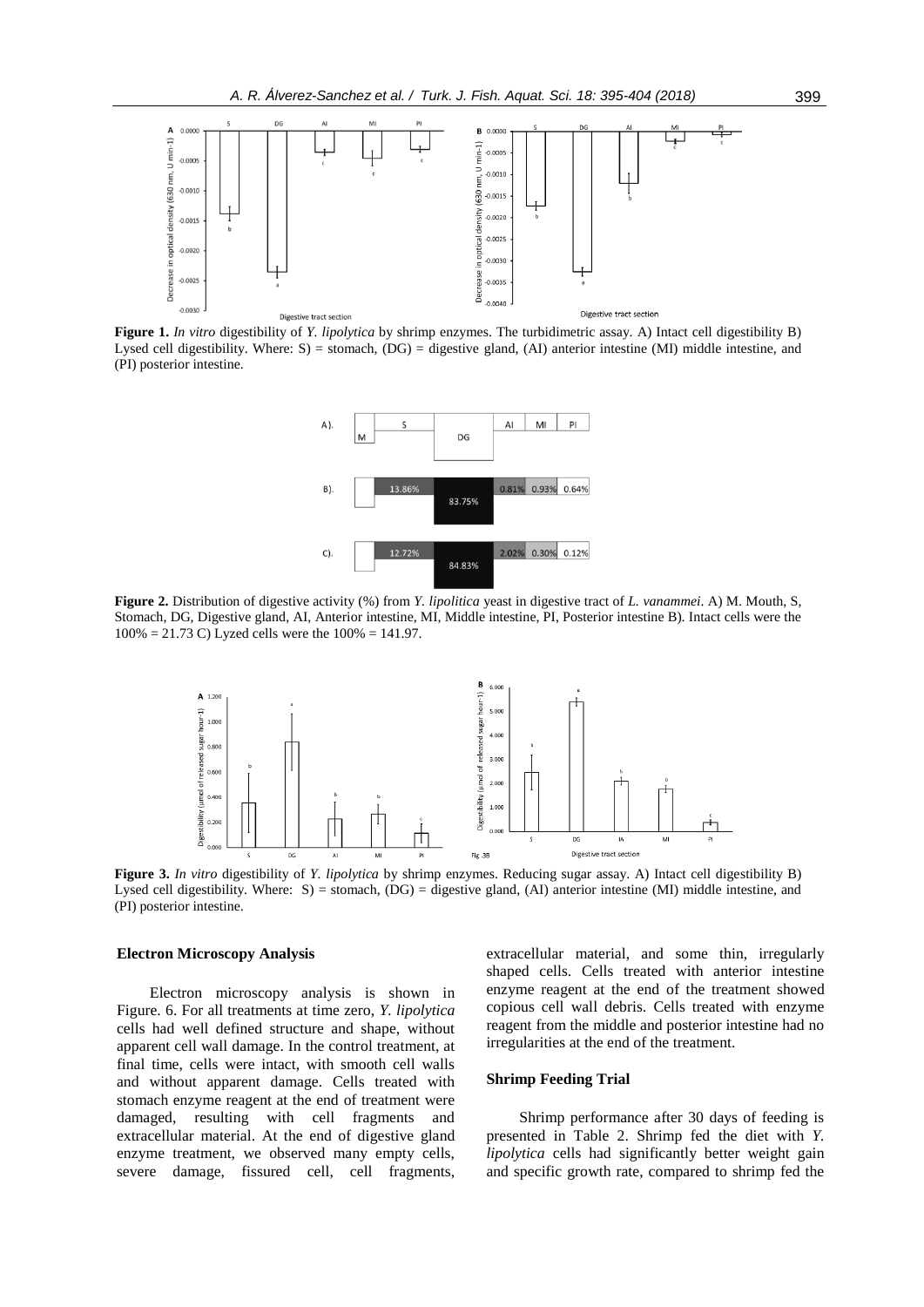reference diet. Feed consumption, final weight, percentage of survival, and feed conversion ratio did not show significant differences among treatments.

## **Discussion**

Based on optical density of cell suspensions, release of reducing sugars, cell damage (observed by electron scanning microscopy), and loss of cell viability, we determined that sections of the digestive tract of whiteleg shrimp digests cells of the marine yeast *Y. lipolytica*. The strongest digestion of yeast cells occurred with enzymes from the digestive gland, followed by the stomach, anterior, middle, and posterior intestine, respectively. The same pattern of digestibility occurred with all methods for intact or lysed cells, suggesting that *Y. lipolytica* nutrients are available for shrimp nutrition by digestion in stomach, digestive gland, and the anterior intestine. Higher digestibility of lysed cells agree with Zhao *et al*. (2015), finding that replacing fish meal by lysed yeast produced better results than intact cells**.** Forrellat *et al*. (1988) determined *in vitro* digestibility of eight protein sources by southern white shrimp *Litopenaeus schmitti*, finding that torula yeast, and a mixture of the Gram-positive bacteria *Celulomonas* sp*.* and brewer's yeast *Saccharomysescerevisiae* have digestibility of 32.66% and 43.90%, respectively. Chen and Co (1988) proposes 2% (w/w) yeast (no species mentioned) in shrimp feed for its positive effect on digestibility of nutrients, obtaining *in vitro* digestibility ranging from 83–87% for four species of penaeid shrimp *P. monodon* , *P. japonicus, P. semisulcatus* and *P. monoceros*, respectively.

Cell damage is the result of enzymatic digestion, with the strongest activity in the digestive gland (Omondi, 2005). Turbidity analysis is a very sensitive method for measuring biomass in cell cultures (Potvin *et al*., 1997). Kolmert *et al*. (2000) developed a quick and simple method for tracking sulfate-reducing bacteria in cultures, measuring optical density at 630 nm. In our study, turbidity analysis was modified to measure the decrease of optical density of intact or lysed *Y. lipolytica* cell suspensions by digestion of the cell wall by shrimp digestive tract enzymes. We found no variation in OD at 630 nm among the controls (1, 2, and 3) for turbidity test, resulting in a very low slope for intact cells (y =  $-0.0000200x$ , y =  $-$ 0.0000634x, and  $y = -0.0000164x$ , respectively) and lysed cells (y =  $-0.000098x$ , y =  $-0.000052x$ , and y = –0.0000130). These results indicate that the decrease in optical density was caused by the hydrolysis capacity of shrimp digestive enzymes on the cell wall of *Y. lipolytica* and not by an external factor. These results are consistent with other studies that indicate that most of the digestion occurs in the digestive gland (Alexandre *et al*., 2014; Becerra *et al*., 2012; Hernandez & Murueta, 2009).

In aquaculture, yeast as a feed additive has been demonstrated in rotifers (Nagata & Whyte, 1992;

Ryan, 2014), and growth of several penaeid shrimp species (Aguirre, 1994; Cornejo *et al*., 2015). One of the benefits of adding yeast to shrimp diets is its high content of β-glucan, which improves resistance against diseases (Chang *et al*., 2003; Sajeevan *et al*., 2006; Song *et al*., 1997; Sung *et al*., 1994;). For example, Sajeevan *et al*. (2009) obtained higher survival and immune response in the Indian white prawn *Fenneropenaeus indicus* challenged with WSSV after 40 days with a diet containing 10% whole cell biomass of the marine yeast *Candida sake S165* and a diet with 0.2% (w/w) β-glucan from the same yeast, compared to the control diet. Cornejo *et al*. (2015) used three experimental diets (3% activated yeast, 3% hydrolyzed yeast, and 0.6% β-glucan), resulting in an increase of hemocytes, significantly higher at 30 d from activated yeast (>3.3  $\times$  10<sup>6</sup> cells  $mL^{-1}$ ) than from hydrolyzed yeast (1.85  $\times$  10<sup>6</sup> cells mL<sup>-1</sup>) or ß-glucan (1.45  $\times$  10<sup>6</sup> cells mL<sup>-1</sup>). Sajeevan *et al*. (2009) challenged the Indian white prawn fed diets containing either 10% or 0.2% (w/w) yeast against WSSV, finding 96% mortality in prawns without yeast in the diet, 64% mortality in prawns fed 0.2% dietary yeast, and 36% mortality in prawns fed 10% dietary yeast. Deng *et al*. (2013) tested dietary yeast  $(0-0.15\%, w/w)$  added to a commercial shrimp diet, with significant increases in final weight, survival, and FCR of *L. vannamei* fed yeast-enriched diets over the control diet. Yang *et al*. (2010) find a significant increase in weight gain, SGR, and survival of *L. vannamei* fed diets supplemented with red yeast *Rhodosporidium paludigenum* (1% dry yeast;  $1 \times 10^9$ yeast cells  $g^{-1}$  diet), compared to the control. Gamboa *et al*. (2016) used torula yeast *Candida utilis* and fish meal in diets for *L. vannamei; t*he dietary nitrogen of the fish meal was replaced by increasing content of torula yeast (0 to 100%). Shrimp fed some torula yeast–fish meal diets had higher growth rates  $(k =$ 0.059–0.064) than shrimp fed diets containing only fish meal or only torula yeast  $(k = 0.041 - 0.054)$ . Although, *Saccharomyces cerevisiae* yeast has been used in feed formulas for aquatic organisms (Aguirre *et al*., 2002), its application has been limited by the assumption of it having limited nutritional value and an indigestible cell wall (Lavens & Sorgeloos, 1996) or low palatability when using up to 5% in *L. vannamei* diets (Aguirre, 1994), 2% in *Macrobrachium amazonicum* diets (Hisano *et al*., 2008), or 0.5% in *M. rosenbergii* diets (Prasad *et al*., 2013). Compared with *Saccharomyces cerevisiae*, *Y. lipolytica* has higher content of lysine, phenylalanine, valine, tryptophan, isoleucine, B1, B2, biotin, folic acid, nicotinic acid, choline, and niacin (Ruiz *et al*., 2003). *Y. lipolytica* is also rich in the unsaturated linoleic and α-linolenic fatty acids (Ratledge**,** 2005; [Athenstaedt](http://www.ncbi.nlm.nih.gov/pubmed/?term=Athenstaedt%20K%5BAuthor%5D&cauthor=true&cauthor_uid=16470660) *et al*., 2006; Beopoulos *et al*., 2008). Since unsaturated fatty acids are more easily digested than saturated fatty acids [\(British Nutrition](https://www.google.com.mx/search?hl=es&tbo=p&tbm=bks&q=inauthor:%22The+British+Nutrition+Foundation%22&source=gbs_metadata_r&cad=5)  [Foundation,](https://www.google.com.mx/search?hl=es&tbo=p&tbm=bks&q=inauthor:%22The+British+Nutrition+Foundation%22&source=gbs_metadata_r&cad=5) 2013), inclusion of *Y. lipolytica* should increase feed quality. Our results of shrimp enzymes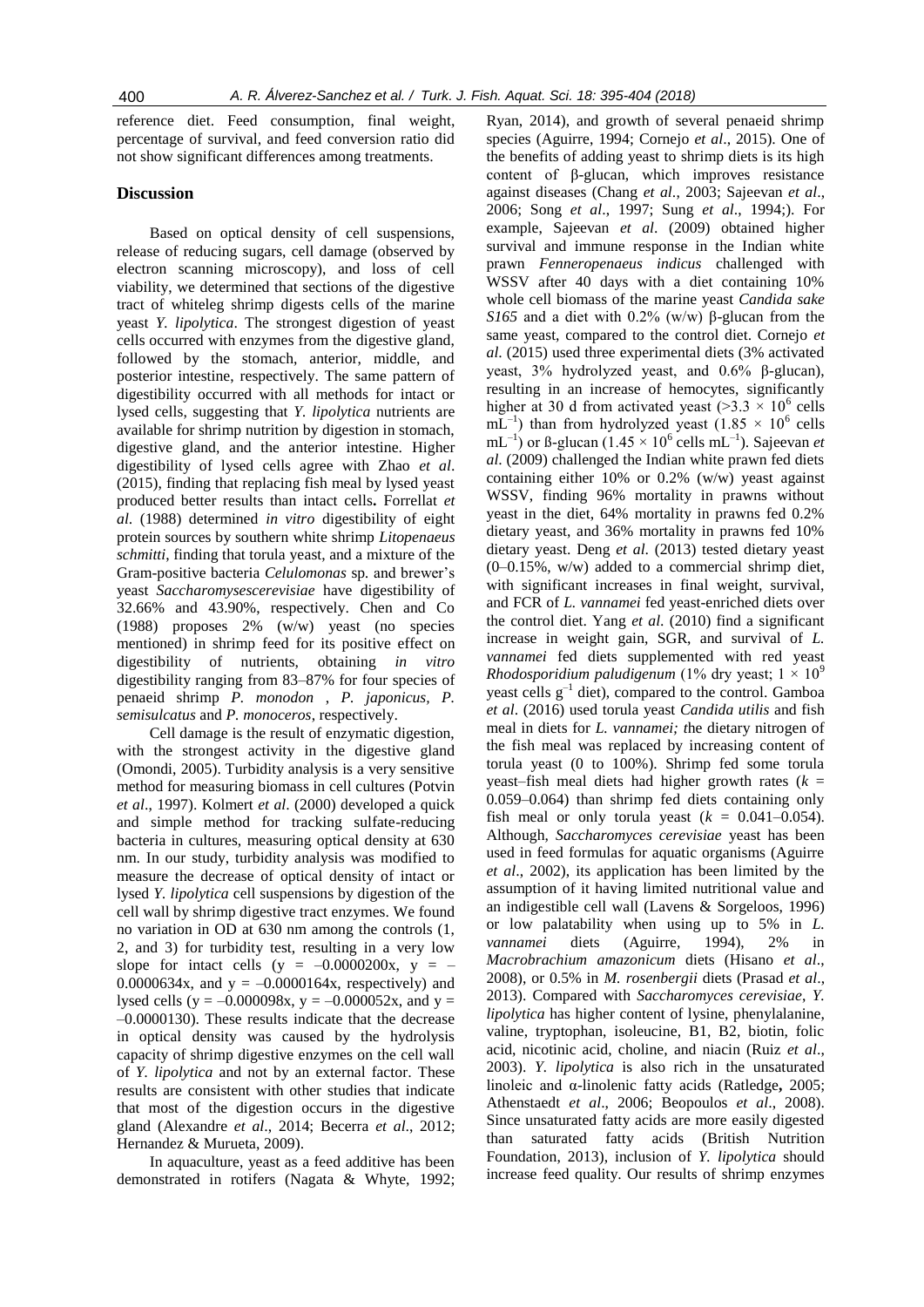

**Figure 4.** Distribution of digestive activity (%) for releasing reducing sugars from *Y. lipolitica* yeast in digestive tract of *L. vanammei*. A) M. Mouth, S, Stomach, DG, Digestive gland, AI, Anterior intestine, MI, Middle intestine, PI, Posterior intestine b). Intact cells were the  $100\% = 641.34$  C) Lyzed cells were the  $100\% = 867.25$ .



**Figure 5.** *Yarrowia lipolytica* cell viability after 4 h of exposure to ER from shrimp digestive tract. (S) = stomach, (DG) = digestive gland, (AI) anterior intestine (MI) middle intestine, and (PI) posterior intestine.  $100\% = 2.14 \times 10^{-8} \pm 0.02$ UFC/mL *Yarrowia lipolytica* cells.



**Figure 6.** *Yarrowia lipolytica* cells at zero time (T0) and end time (T4 hours), after exposure to digestive enzyme of different sections of shrimp digestive tract (stomach, digestive gland, anterior intestine, middle intestine and posterior intestine. Pictures with 5 um, 10um or 20 um reference bars.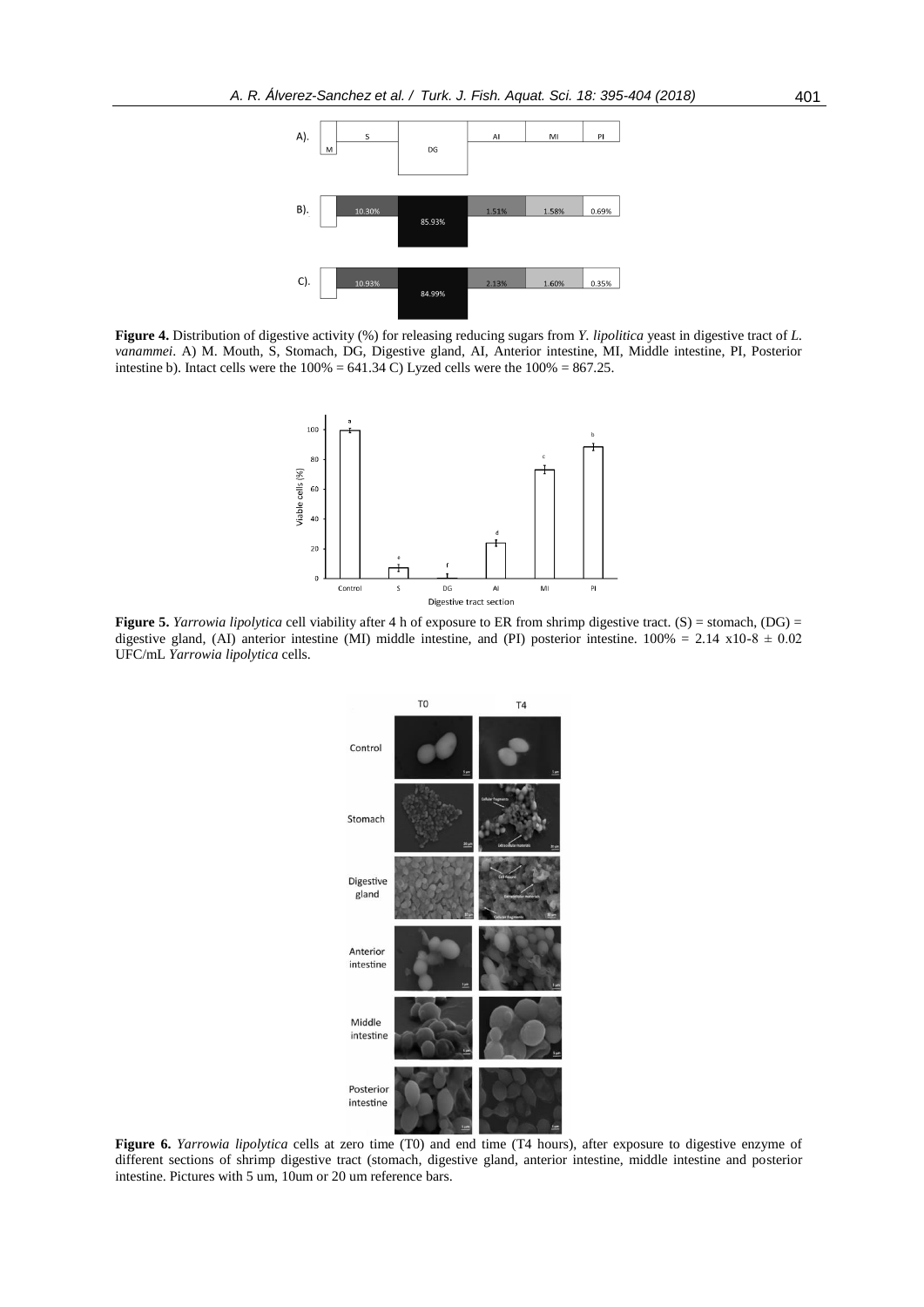|                | FC(g)                        | FW(g)                      | WG(%)                      | $SGR$ (% day <sup>-1</sup> ) | S(%                | <b>FCR</b>                  |
|----------------|------------------------------|----------------------------|----------------------------|------------------------------|--------------------|-----------------------------|
| Reference diet | $3.82 \pm 0.29^a$            | $3.80 \pm 0.03^{\text{a}}$ | $297 \pm 4.2^{\mathrm{a}}$ | $4.59 \pm 0.04^a$            | $93 \pm 2^{\rm a}$ | $1.36 \pm 0.03^{\text{a}}$  |
| Diet with      | $3.89 \pm 0.22$ <sup>a</sup> | $3.96\pm0.11^a$            | $318\pm6.8^{b}$            | $4.77 \pm 0.05^{\circ}$      | $97\pm6^{\circ}$   | .29 $\pm$ 0.12 <sup>a</sup> |
| Y. lipolytica  |                              |                            |                            |                              |                    |                             |

**Table 2.** Shrimp fed reference diet, and diet with *Y. lipolytica* during 30 days trial

Values are given as mean ± SD of triplicate determinations. Means with different superscripts in same column are significantly different  $(P < 0.05)$ .

WG (%) = (final weight–initial weight)/ initial weight\*100.

SGR (% day-1) =100 (ln average final weight−ln average initial weight) /number of days.

 $FCR = dry weight of pelleted feed consumed (g) / wet weight gain (g).$ 

 $S$  (%) = final number of shrimp/ initial number shrimp  $*100$ .

on digestion time were similar to the results reported by Limsuwan (2009). Better growth with a feed supplement of *Y. lipolytica* should be expected for cultivated shrimp.

## **Conclusions**

*Yarrowia lipolytica* marine yeast is efficiently digested by digestive enzymes of *L. vannamei*, including breakdown of its cell wall. Enzymes of the digestive gland had the strongest digestion power on intact and lysed yeast cells. Shrimp receiving this yeast in their diet had higher growth. *Y. lipolytica*  yeast should be considered a useful additive in commercial shrimp diets.

#### **Acknowledgements**

We thank Patricia Hinojosa for technical assistance, Ariel A. Cruz Villacorta for work in electron microscopy, and Ira Fogel for editorial services, all at CIBNOR. Funding was provided by CIBNOR (AC 0.24) and CONACYT (FINNOVA 172151). A.R.A.S. is a recipient of a doctoral fellowship (CONACYT 217533). We thank Aldo Alberto Valadez Dorado for his help in the translation to English.

#### **References**

Abdel, T. M., Abdel, A. M., & Ismael, N. E. (2008). Evaluation of commercial live baker's yeast, Saccharomyces cerevisiae as a growth and immunity promoter for fry Nile tilapia, *Oreochromis niloticus* (L.) challenged in situ with Aeromonas hydrophila. *Aquaculture,* 280, 185-189.

http://dx.doi.org/10.1016/j.aquaculture.2008.03.055.

- Aguirre, G. (1994). *Evaluación nutricional de diferentes levaduras como fuente de proteínas y/o probiótico en la alimentación del camarón blanco Penaeus vannamei*. MSc. thesis unpublished. Universidad Autónoma de Nuevo León, México,NL.
- Aguirre, G., & Valle F. (2000). Infectious disease in shrimp species with aquaculture potential. *Recent Research in Microbiology*, 4, 333-348.
- Aguirre, G., Ricque, G. D., & Cruz, L. E. (2002). Survival of agglomerated *Saccharomyces cerevisiae* in pelleted shrimp feeds. *Aquaculture*, 208, 125-135. http://dx.doi.org/10.1016/S0044-8486(01)00711-6.
- Akiyama, D. M., Dominy, W. G. & Lawrence, A. L. (1991). Penaeid shrimp nutrition for the commercial feed industry. In D.M. Akiyama, & R.K.H. Tan, (Eds.) Proceedings of the Aquaculture Feed Processing and Nutrition Workshop (pp. 80–98). Thailand and Indonesia: American Soybean Association, Singapore.
- Alexandre, D., Ozório, R., Derner, R. B., Fracaloss, D. M., Oliveira, G. B., & Samuels R. I. (2014). Spatial distribution of digestive proteinases in the midgut of the Pacific white shrimp (*Litopenaeus vannamei*) indicates the existence of endo-ectoperitrophic circulation in Crustacea. *Comparative Biochemistry and Physiology B,* 173, 90–95. http://dx.doi.org/10.1016/j.cbpb.2014.04.010.
- AOAC, AOAC International, 2005. *Official methods of analysis N0 2005.08* (18th ed.). Gaithersburg, Maryland: Author.
- [Athenstaedt, K.](http://www.ncbi.nlm.nih.gov/pubmed/?term=Athenstaedt%20K%5BAuthor%5D&cauthor=true&cauthor_uid=16470660), Jolivet, P., Boulard, C., Zivy, M., Negroni, L., Nicaud, J. M., & Chardot, T. (2006). Lipid particle composition of the yeast *Yarrowia lipolytica* depends on the carbon source. *[Proteomics.](http://www.ncbi.nlm.nih.gov/pubmed/16470660) Mar*, 6, 1450-1459. http://dx.doi.or[g/10.1002/pmic.200500339.](https://dx.doi.org/10.1002/pmic.200500339)
- [Babu, D. T.](http://www.ncbi.nlm.nih.gov/pubmed/?term=Babu%20DT%5BAuthor%5D&cauthor=true&cauthor_uid=23262396), [Antony, S. P.,](http://www.ncbi.nlm.nih.gov/pubmed/?term=Antony%20SP%5BAuthor%5D&cauthor=true&cauthor_uid=23262396) [Joseph, S. P.](http://www.ncbi.nlm.nih.gov/pubmed/?term=Joseph%20SP%5BAuthor%5D&cauthor=true&cauthor_uid=23262396), [Bright, A. R.](http://www.ncbi.nlm.nih.gov/pubmed/?term=Bright%20AR%5BAuthor%5D&cauthor=true&cauthor_uid=23262396), & [Philip, R.](http://www.ncbi.nlm.nih.gov/pubmed/?term=Philip%20R%5BAuthor%5D&cauthor=true&cauthor_uid=23262396) (2013). Marine yeast *Candida aquaetextoris* S527 as a potential immunostimulant in black tiger shrimp *Penaeus monodon*. *Journal Invertebrate Pathology,* 112, 243-252. [http://dx.doi.org/10.1016/j.jip.2012.12.002.](http://dx.doi.org/10.1016/j.jip.2012.12.002)
- Barth, G.*, &* Gaillardin, C*. (*1996)*. Yarrowia lipolytica. In:*  K*.* Wolf (Ed.)*, Nonconventional Yeasts in Biotechnology (pp.*313*–*388*).* Berlin, Heidelberg: *Springer-Verlag.*
- Becerra, M. J., Martínez, P. M., Martínez, C. L., Rivas, V. M., López E. J., & Ponchas, C. M. (2012). Production response and digestive enzymatic activity of the Pacific white shrimp *Litopenaeus vannamei* (Boone 1931) intensively pregrown in microbial heterotrophic and autotrophic-based systems. *The Scientific World Journal*. 1-6. http://dx.doi.or[g/10.1100/2012/723654.](https://dx.doi.org/10.1100%2F2012%2F723654)
- [Beopoulos, A.](http://www.ncbi.nlm.nih.gov/pubmed/?term=Beopoulos%20A%5BAuthor%5D&cauthor=true&cauthor_uid=18952867)[, Mrozova, Z.](http://www.ncbi.nlm.nih.gov/pubmed/?term=Mrozova%20Z%5BAuthor%5D&cauthor=true&cauthor_uid=18952867), [Thevenieau, F.](http://www.ncbi.nlm.nih.gov/pubmed/?term=Thevenieau%20F%5BAuthor%5D&cauthor=true&cauthor_uid=18952867)[, Le Dall, M. T.](http://www.ncbi.nlm.nih.gov/pubmed/?term=Le%20Dall%20MT%5BAuthor%5D&cauthor=true&cauthor_uid=18952867), [Hapala, I.,](http://www.ncbi.nlm.nih.gov/pubmed/?term=Hapala%20I%5BAuthor%5D&cauthor=true&cauthor_uid=18952867) [Papanikolaou, S.,](http://www.ncbi.nlm.nih.gov/pubmed/?term=Papanikolaou%20S%5BAuthor%5D&cauthor=true&cauthor_uid=18952867) [Chardot, T.](http://www.ncbi.nlm.nih.gov/pubmed/?term=Chardot%20T%5BAuthor%5D&cauthor=true&cauthor_uid=18952867), & [Nicaud,](http://www.ncbi.nlm.nih.gov/pubmed/?term=Nicaud%20JM%5BAuthor%5D&cauthor=true&cauthor_uid=18952867)  [J. M.](http://www.ncbi.nlm.nih.gov/pubmed/?term=Nicaud%20JM%5BAuthor%5D&cauthor=true&cauthor_uid=18952867) (2008). Control of lipid accumulation in the yeast *Yarrowia lipolytica*. *Journal of Applied & Environmental Microbiology*, 74, 7779–7789. http://dx.doi.org/10.1128/AEM.01412-08.
- Burgents, J. E., Burnett, K. G., & Burnett, L. E. (2004). Disease resistance of Pacific white shrimp, *Litopenaeus vannamei*, following the dietary administration of a yeast culture food supplement. *Aquaculture*. 231, 1-8.

[http://dx.doi.org/10.1016/j.aquaculture.2003.09.003.](http://dx.doi.org/10.1016/j.aquaculture.2003.09.003)

Bustillo-Ruiz, M., Escobedo, C., & Sotelo R. (2009). Revisión de patogénesis y estrategias moleculares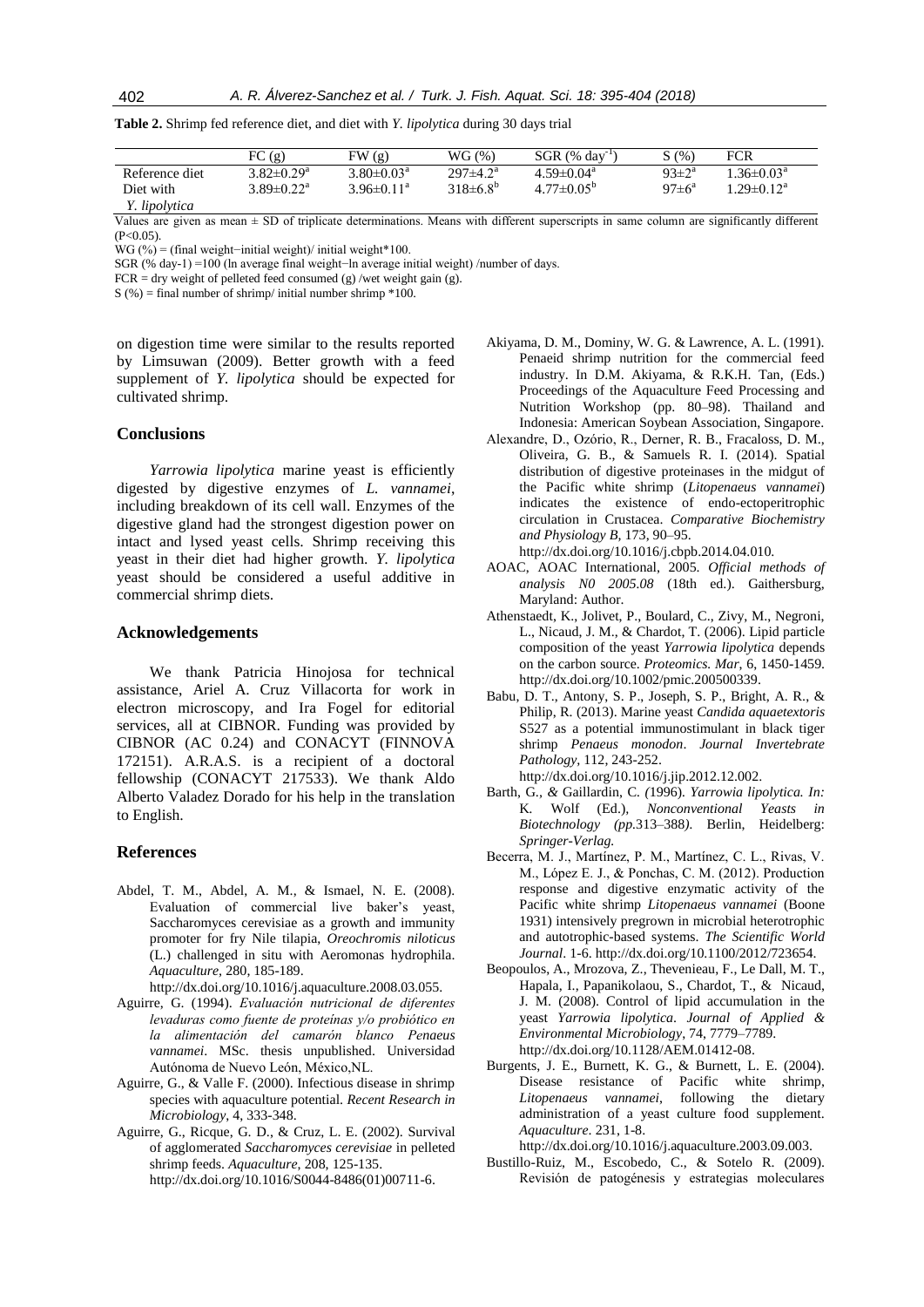contra el virus del síndrome de la mancha blanca en camarones peneidos. *Revista de Biología Marina y Oceanografía*, 44,1-11. http://dx.doi.org/10.4067/S0718- 19572009000100001.

- [British Nutrition Foundation.](https://www.google.com.mx/search?hl=es&tbo=p&tbm=bks&q=inauthor:%22The+British+Nutrition+Foundation%22&source=gbs_metadata_r&cad=5) (2013). Digestion of lipids to unsaturated fatty acids. In: Unsaturated Fatty Acids: Nutritional and physiological significance. Report of the British Nutrition Foundation Task Force, Springer. http://dx.doi.org/10.1007/978-1-4471-1928-9.
- Camacho, A., Giles, M., Ortegón, A., Palao, M., Serrano, B., & Velázquez, O. (2009). Técnicas para el Análisis Microbiológico de Alimentos (2ª ed.). México, DF: Facultad de Química, UNAM.
- Chang, C., Su, M., Chen, H., & Chen, H. (2003). Dietary B-1,3-glucan effectively improves immunity and survival of *Penaeus monodon* challenged with white spot syndrome virus. *Fish and Shellfish Immunology Journal*, 15, 297–310.

http://dx.doi.org/10.1016/S1050-4648(02)00167-5.

- Chen K. J., & Co, W. G. (1998). Prawn culture: Scientific and Practical Approach. Dallas, TX. Westpoint Aquaculture Corporation.
- Cornejo, S. J., Pérez, P. L., & Reyes, A. W. (2015). Effect of Saccharomyces cerevisiae yeast in the diet of male shrimp *Cryphiops caementarius* (Crustacea, Palaemonidae) on total and differential hemocytes count. *Revista Bio Ciencias,* 3, 173-186. http://dx.doi.org/10.15741/revbio.03.03.04.
- Dominguez, A.*,* Ferminan, E.*, &* Gaillardin, C*. (*2000)*. Yarrowia lipolytica*: an organism amenable to genetic manipulation as a model for analyzing dimorphism in fungi*. Contributions to Microbiolog,* 5*,* 151*–*172. http://dx.doi.org/10.1159/000060349.
- Dobrescu, G. (2002). *Mannose and Lipopolysaccharide Receptors on the Surface of Granular Hemocytes from the Crayfish Procambarus clarkia*. MSc. thesis unpublished. TN. East Tennessee State University, Johnson City.
- Douglas, T. (2010). Fatty acid requirements in ontogeny of marine and freshwater fish. *Aquaculture Research*, 41, 717-32.

http://dx.doi.org/10.1111/j.1365-2109.2008.02150.x.

- Deng, D., Mei, C., Mai, K., Tan, B. P., Ai, Q., & Ma, Q. (2013). Effects of a yeast‐based additive on growth and immune responses of white shrimp, *Litopenaeus vannamei* (Boone, 1931), and aquaculture environment. *Aquaculture Research,* 44, 1348-1357. http://dx.doi.org/10.1111/j.1365-2109.2012.03139.x.
- Forrellat, A., González, R., & Carrillo, O. (1988). Evaluación de la Calidad Proteica de Alimentos para Camarones. *Investigaciones Marinas*, 9, 71-79.
- Gamboa, D. J., Fernández, D. B., Nieto, L. M., & Cruz, S. L. (2016). Nutritional contribution of torula yeast and fish meal to the growth of shrimp *Litopenaeus vannamei* as indicated by natural nitrogen stable isotopes. *Aquaculture*, 453,116-121.

[http://dx.doi.org/10.1016/j.aquaculture.2015.11.026.](http://dx.doi.org/10.1016/j.aquaculture.2015.11.026)

- Godínez, D. E., González, O. O., Hernández, D. A., García, T., Gamboa, D., Arce, I., & Godinez, S. (2012). Major shrimp pathogenic virus in America and their relationship with low salinity environments. *Ra Ximhai*, 8, 61-69. Retrieved from https://doaj.org/article/1627800f28fa445aa002aab2b4 582b32
- Guzmán, L., Tovar, D., & Civera, R. (2007). Effect of wild and ornithine decarboxylase deficient *Debaryomyces*

*hansenii*, on *Paralabrax maculatofasciatus* larvae development. *Caribbean and Latin America Aquaculture*, San Juan Puerto Rico, 6-9. Retrieved from

http://www.uanl.mx/utilerias/nutricion\_acuicola/IX/ar chivos/12-Tovar.pdf

Hernández, J. C., & Murueta, J. H. (2009). Activity of trypsin from *Litopenaeus vannamei. Aquaculture*, 290, 190–195.

http://dx.doi.org/10.1016/j.aquaculture.2009.02.034.

- Hisano, H., Rocha, D., Barros, M., & Edivaldo, L. (2008). Influence of yeast and yeast derivatives on growth performance and survival of juvenile prawn *Macrobrachium amazonicum. Ciência Animal Brasileira*, 9, 657-662. Retrieved from http://ainfo.cnptia.embrapa.br/digital/bitstream/item/4 8118/1/004.pdf
- Hoffman, C. S., & Winston, F. (1987). A ten- minute DNA preparation from yeast efficiently releases autonomous plasmids for transformation of *Escherichia coli*. *Gene*, 57, 267-272.

http://dx.doi.org/10.1016/0378-1119(87)90131-4.

Kolmert, A., Wikstro, M, P., & Hallberg, K. B. (2000). A fast and simple turbidimetric method for the determination of sulfate in sulfate-reducing bacterial cultures. *Journal of Microbiological Methods*, 41, 179–184.

http://dx.doi.org/10.1016/S0167-7012(00)00154-8.

- Lavens, P., & Sorgeloos, P. (1996). Manual on the Production and Use of Live Food for Aquaculture. *FAO Fisheries Technical Paper. No. 361*. (pp. 1996. 295). Rome: FAO. Retrieved from ftp://ftp.fao.org/docrep/fao/003/w3732e/w3732e00.pd f
- Li, P., & Gatlin, D. M. (2004). Dietary brewers yeast and the prebiotic Grobiotic™ AE influence growth performance, immune responses and resistance of hybrid striped bass (*Morone chrysops× M. saxatilis*) to Streptococcus iniae infection. *Aquaculture*, 231, 445-456.
- http://dx.doi.org/10.1016/j.aquaculture.2003.08.021 Limsuwan, C. H. (2009). Efectos de la temperatura sobre la alimentación del camarón marino *Litopenaeus vannamei*. *Nicovita Camarón de Mar*, July– September, 3 pp. Retrieved from http://www.nicovita.com/extranet/Boletines/jul\_set\_2 009.pdf
- Linares, A. M. (2007). *Efecto de la incorporación de levaduras vivas en el alimento sobre la capacidad digestiva en juveniles de la cabrilla sardinera Mycteroperca rosacea (Streets, 1877)*. MSc. thesis unpublished. CIBNOR, México, La Paz.
- Nagata, W. D., & Whyte, N. C. (1992). Effects of yeast and algal diets on the growth and biochemical composition of the rotifer *Brachionus plicatilis* (Müller) in culture. *Aquaculture Research*, 23, 13– 21.http://dx.doi.org/10.1111/j.1365- 2109.1992.tb00591.x.
- Navarrete, P., Opazo, R., & Romero, J. (2012). Levaduras y Su Potencial Uso en Acuicultura. *Revista Indualimentos*, 14, 88-90. Retrieved from http://www.dinta.cl/wp-dintacl/wpcontent/uploads/Levaduras-Acuicultura.pdf
- McLean, E., Reid, B., Fegan, D., Kuhn, D., & Craig, S. (2006). Total replacement of fishmeal with an organically certified yeast–based protein in pacific white shrimp (*Litopenaeus Vannamei*) diets: